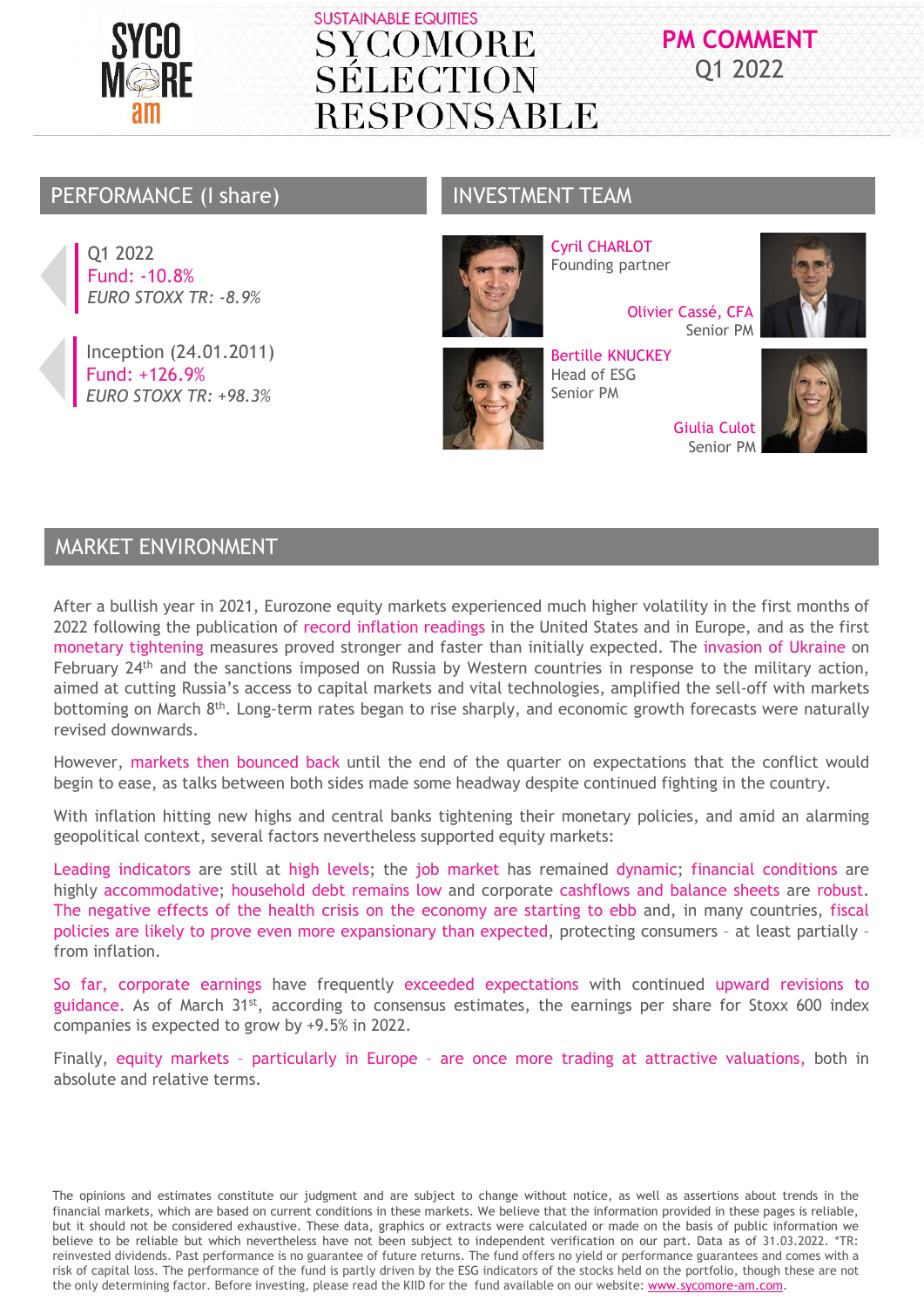

# **PM COMMENT** Q1 2022

## PERFORMANCE ANALYSIS — SECTORS

|                                     | <b>Pondérations</b><br>fonds vs indice                           | <b>Impact</b><br>Τ1 |
|-------------------------------------|------------------------------------------------------------------|---------------------|
| <b>Energy</b><br>Perf. +5.2%        | <b>Underweight</b><br>$0.8\%$ vs $4.7\%$<br>for the Eurostoxx TR | $-0.5%$             |
| <b>Industrials</b><br>Perf. - 10.8% | <b>Underweight</b><br>22.0% vs 17.3%<br>for the Eurostoxx TR     | $-0.2%$             |
| Telecom.<br>Perf. $+0.7%$           | <b>Underweight</b><br>1.4% vs 3.6%<br>for the Eurostoxx TR       | $-0.2%$             |

During Q1 2022, the fund's sector breakdown weighed on performance (detracting -0.6%).

The fund's under-exposure to the energy and telecoms sectors, as well as its over-exposure to industrials, detracted most from performance.

## PERFORMANCE ANALYSIS – INDIVIDUAL STOCKS

In Q1 2022, stock selection within Sycomore Sélection Responsable also detracted from relative performance (- 1.3%). Our absence from Bayer (+32.1% in Q1) and TotalEnergies (+5.4%) weighed on the fund's relative results.

## Leading detractors

HelloFresh (1.2% of the portfolio; -39.4% in Q1), DSM (3.0%; -17.9%) and Smurfit Kappa (3.1%; -16.4%) suffered from rising interest rates and from investors' fears over the impact of higher commodity and energy prices on their profitability.









Average weight 1.1% Perf. -24.8% Contrib. -0.4% Mov.: decreased

Korian also featured among the fund's top detractors during the quarter, badly hit following the publication of the investigative journalism book Les Fossoyeurs (The Gravediggers) which makes serious allegations, supported by evidence, on the business ethics of its main competitor, the Orpea group. We feel, however, that the industry offers a solution to the fundamental and fast-growing societal problem that is elderly care, for which there are few alternatives at present. We are convinced that shareholder engagement advocating better practices can play a key role to ensure that the social mission of these private companies lies at the heart of their value proposition. For this reason, in March 2021, we joined a coalition of 105 investors - weighing 3,450 billion dollars - coordinated by the UNI Global Union, the international union federation. We published our stewardship expectations for the sector, with a focus on staff, health & safety, union rights and quality of care for the residents. Naturally, we intend to continue the long-standing dialogue we have conducted with Korian on these issues since 2016.

Data as of 31.03.2022. \*TR: reinvested dividends. Past performance is no guarantee of future returns.

The fund offers no yield or performance guarantees and comes with a risk of capital loss. The performance of the fund is partly driven by the ESG indicators of the stocks held on the portfolio, though these are not the only determining factor. Before investing, please read the KIID for the fund available on our website: www.sycomore-am.com.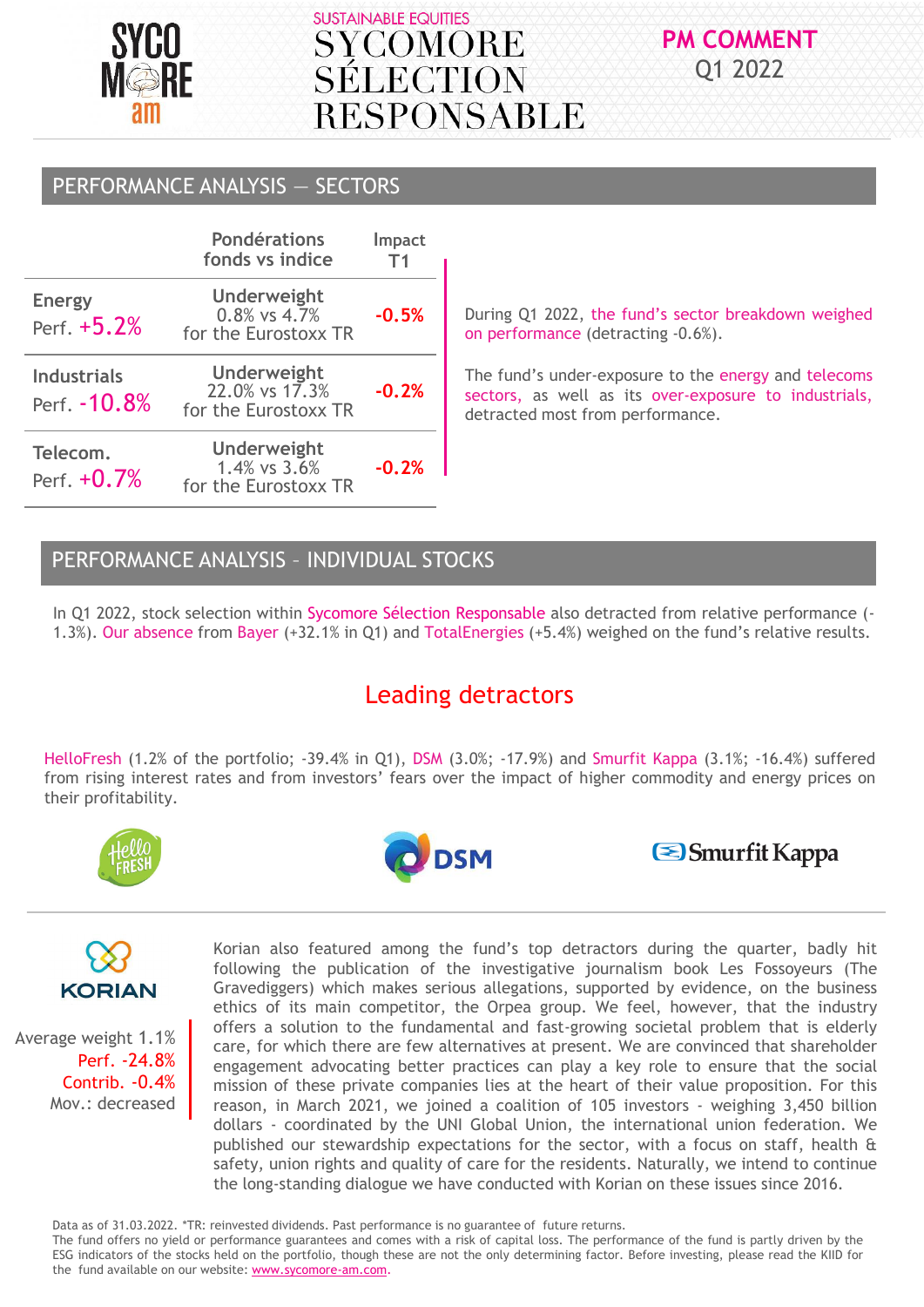



## Leading contributors



Mov.: decreased

Carrefour was the leading contributor to performance during the quarter. The group reported reassuring earnings in February (recurring operating income up 8%, including 20% in France), launched a €750 million share buyback programme in March, and has continued to benefit from a speculative dimension (talks of a merger with Auchan).

ASM

Average weight 0.6% Perf. +12.3% Contrib. +0.2% Mov.: initiated

ASM International, the Dutch semi-conductor specialist, has benefited from the investments required in response to the lack of capacity within the semi-conductor market. The growth stock, which had been impacted by rising interest rates, is now trading at an attractive valuation. The stock was added to the portfolio in February.

### MAIN PORTFOLIO MOVEMENTS

| <b>POSITIONS REDUCED</b>  | <b>POSITIONS SOLD</b> | <b>POSITIONS INCREASED</b> | <b>POSITIONS ADDED</b> |
|---------------------------|-----------------------|----------------------------|------------------------|
| <b>SAINT GOBAIN</b>       | <b>COLOPLAST</b>      | <b>MERCK KGAA</b>          | <b>HERMES</b>          |
| <b>SCHNEIDER ELECTRIC</b> | <b>IPSEN</b>          | <b>COMPASS GROUP</b>       | <b>ORANGE</b>          |
| <b>NEXANS</b>             | <b>PHILIPS</b>        | <b>CREDIT AGRICOLE</b>     | <b>AUTOLIV</b>         |

Data as of 31.03.2022. \*TR: reinvested dividends. Past performance is no guarantee of future returns.

The fund offers no yield or performance guarantees and comes with a risk of capital loss. The performance of the fund is partly driven by the ESG indicators of the stocks held on the portfolio, though these are not the only determining factor. Before investing, please read the KIID for the fund available on our website: www.sycomore-am.com.